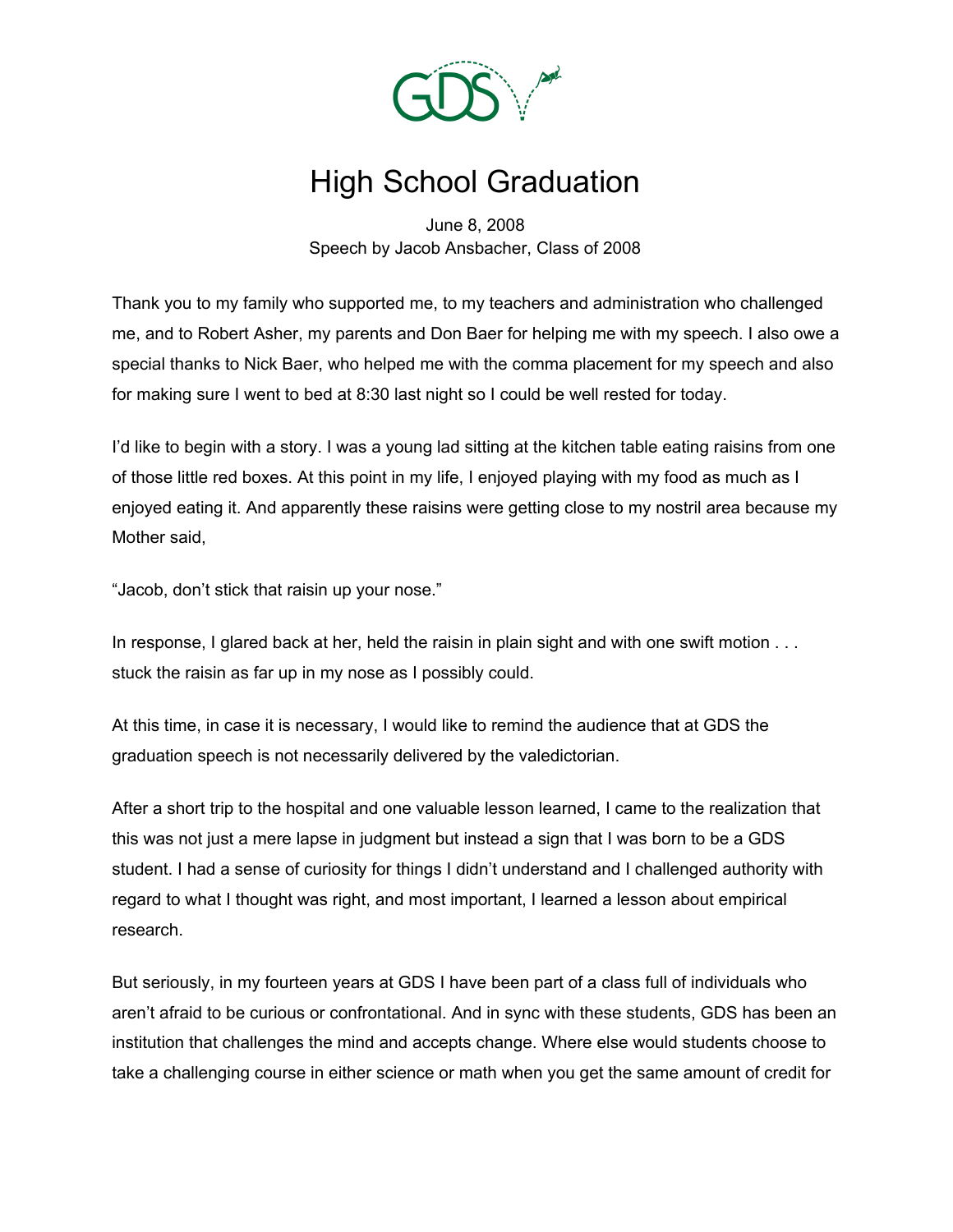taking the regular course? Where else would the administration hold an assembly just so students can point out the faults of the school, and where else would students perform a sit-in in the library with the sole purpose of extending library hours after school? Not only does this prove that our grade is a bunch of dorks but it also shows that we have a respect for learning and the ability to see what is wrong and to try to fix it.

But, even more than that, each of these examples is about appreciating the here and now and making the most out of life while we are living it. This brings us to an important question, for this moment:

How do we continue to live our lives with these ideals as we move on and accept more responsibilities? How do we live in the now and continue to appreciate each moment when everyone seems to be so focused on the future? Today is a day of reflection on which we look back upon our accomplishments and prepare for what lies ahead. But mostly today is just a day...and so I ask you for the next few minutes not to look forward or reflect backward but instead to bask in the gloriousness of the present — right now.

Many of these epic moments are overlooked because we are all so stressed about college and getting good grades. So, next time Nina Prytula makes a comment and all of a sudden an entire book finally makes sense, cherish it. When Jon Burghart's booming voice makes every passage seem magical, even if it's because he's attached to a microphone that he's unaware of, cherish it. When Anthony Belber cheers you into the finish line, and even though you're gasping for air and in my case, sweating profusely, you still manage to run just a little faster, cherish it. And when Laura Rosberg does all those theater things, I'm sorry I don't really know what goes on in theater, but cherish it.

Then of course there are those ridiculous moments, like seeing Harold Newton wearing a harness for the first time as he belays you up a climbing wall. Cherish these moments too, because they are burned in your memory anyway.

When I heard that I was to be the speaker for today, I did what any sensible person would do in the situation. I looked through my book of poems.

And, eventually, I came upon *The Station* by Robert Hastings, which captures what I believe it